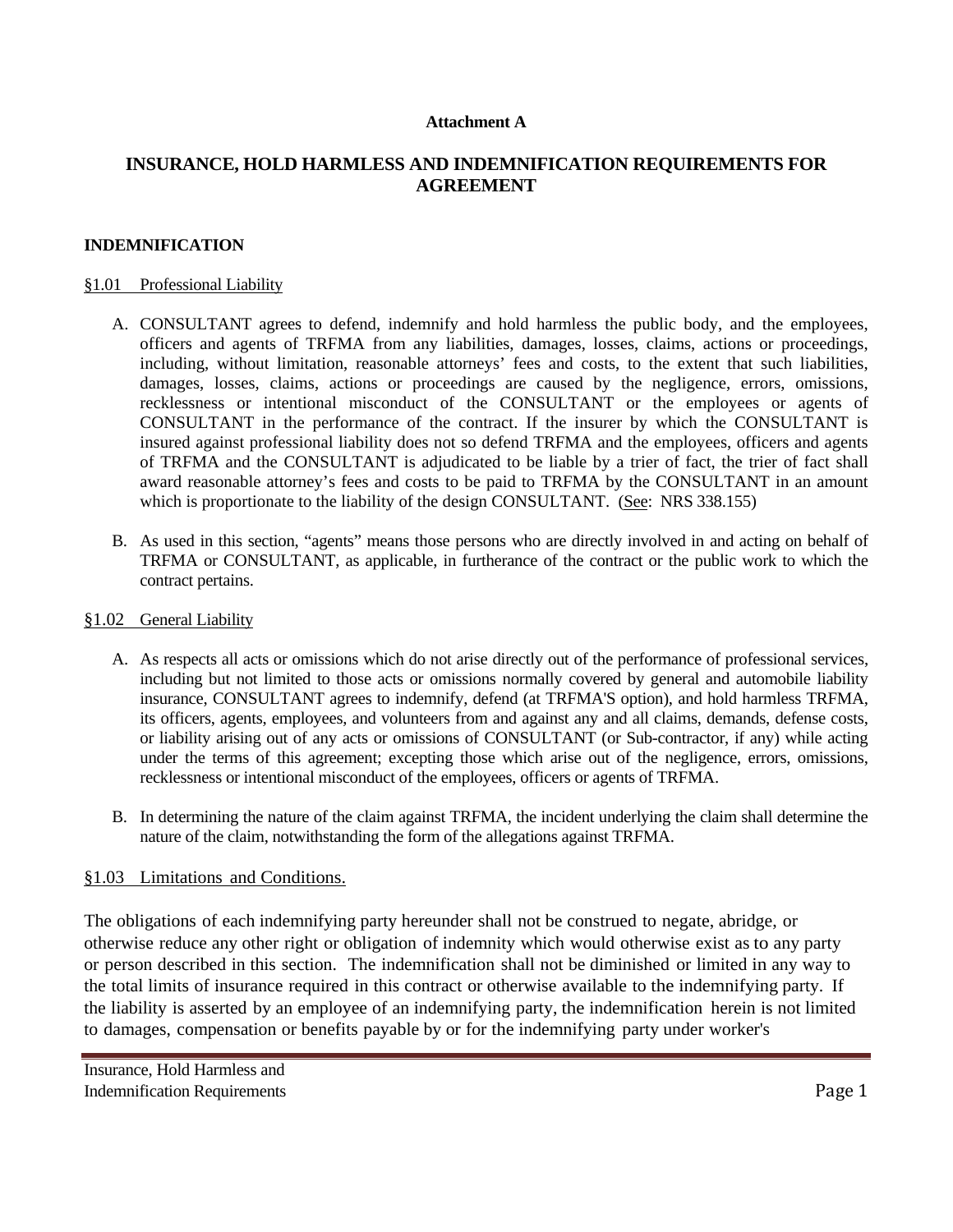compensation acts, disability benefit acts or other employee benefit acts. Each indemnifying party shall be permitted to participate, if it chooses, in the defense of any action claiming liability, even if the indemnified party is indemnified hereunder. Either party may set off any of its rights under this subsection against any consideration it provides under this agreement. The obligations to indemnify and save harmless herein survive the expiration or termination of this Agreement.

# **GENERAL REQUIREMENTS**

§2.01 TRFMA requires that CONSULTANT purchase Industrial Insurance (Workers' Compensation), General and Auto Liability, and CONSULTANT'S Errors and Omissions Liability Insurance as described below against claims for injuries to persons or damages to property which may arise from or in connection with the performance of the work here under by CONSULTANT, its agents, representatives, employees or Sub-contractors. The cost of all such insurance shall be borne by CONSULTANT.

# **INDUSTRIAL INSURANCE (WORKERS' COMPENSATION)**

§3.01 It is understood and agreed that there shall be no Industrial Insurance coverage provided for CONSULTANT or any Sub-contractor by TRFMA. CONSULTANT agrees, as a precondition to the performance of any work under this Agreement and as a precondition to any obligation of the TRFMA to make any payment under this Agreement to provide TRFMA with a certificate issued by an insurer in accordance with NRS 616B.627 and NRS 617.210.

§3.02 If CONSULTANT is a sole proprietor, coverage for the sole proprietor must be purchased and evidence of coverage must appear on the Certificate of Insurance. Such requirement may be waived for a sole proprietor who does not use the services of any employees, subcontractors, or independent contractors and completes an Affirmation of Compliance pursuant to NRS 616B.627.

§3.03 Should CONSULTANT be self-funded for Industrial insurance, CONSULTANT shall so notify TRFMA in writing prior to the signing of any agreement. TRFMA reserves the right to approve said retentions and may request additional documentation, financial or otherwise for review prior to the signing of any agreement.

# **MINIMUM LIMITS OF INSURANCE**

- §4.01 CONSULTANT shall maintain coverages and limits no less than:
	- A. General Liability: \$1,000,000 combined single limit per occurrence for bodily injury, personal injury and property damage. If Commercial General Liability Insurance or other form with a general aggregate limit is used, the general aggregate limit shall be increased to equal twice the required occurrence limit or revised to apply separately to this project or location.
	- B. Automobile Liability: \$1,000,000 combined single limit per accident for bodily injury and property damage. No aggregate limit may apply.
	- C. Professional Errors and Omissions Liability: \$1,000,000 per occurrence and as an annual aggregate. Premium costs incurred to increase CONSULTANT'S insurance levels to meet minimum contract limits shall be borne by the CONSULTANT at no cost to the TRFMA.
	- D. CONSULTANT will maintain PROFESSIONAL liability insurance during the term of this Agreement and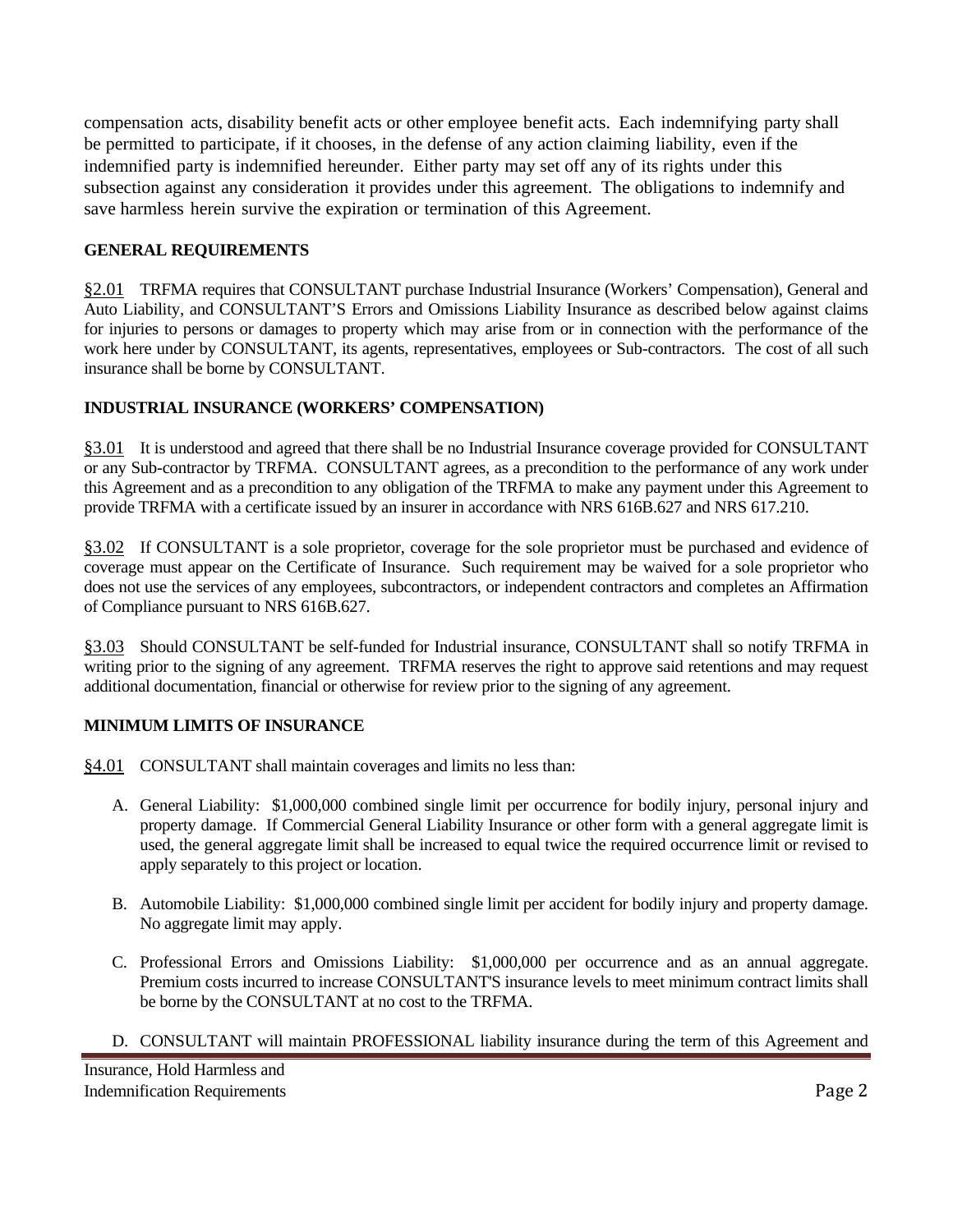for a period of three (3) years from the date of substantial completion of the project. In the event that CONSULTANT goes out of business during the term of this Agreement or the three (3) year period described above, CONSULTANT shall purchase Extended Reporting Coverage for claims arising out of CONSULTANT'S negligent acts, errors and omissions committed during the term of the Professional Liability Policy.

E. Should TRFMA and CONSULTANT agree that higher professional Coverage limits are needed warranting a project policy, project coverage shall be purchased and the premium for limits exceeding the above amount shall be borne by TRFMA. TRFMA retains the option to purchase project insurance through CONSULTANT'S insurer or its own source.

# **DEDUCTIBLES AND SELF-INSURED RETENTIONS**

§5.01 Any deductibles or self-insured retentions must be declared to and approved by TRFMA prior to the start of work under this Agreement. TRFMA reserves the right to request additional documentation, financial or otherwise prior to giving its approval of the deductibles and self-insured retention and prior to executing the underlying agreement. Any changes to the deductibles or self-insured retentions made during the term of this Agreement or during the term of any policy must be approved by the TRFMA Risk Manager prior to the change taking effect.

## **OTHER INSURANCE PROVISIONS**

- §6.01 The policies are to contain, or be endorsed to contain, the following provisions:
	- A. TRFMA, its officers, agents, employees and volunteers are to be covered as additional insureds as respects: liability arising out of activities performed by or on behalf of CONSULTANT, including the insured's general supervision of CONSULTANT; products and completed operations of CONSULTANT; or premises owned, occupied or used by CONSULTANT; or automobiles owned, leased, hired or borrowed by the Consultant. Any additional cost associated with this provision shall be the responsibility of TRFMA. The coverage shall contain no special limitations on the scope of protection afforded to TRFMA as the additional insured nor shall the rights of TRFMA as the additional insured be affected by the CONSULTANT's duties as the insured after the accident or loss.
	- B. CONSULTANT'S insurance coverage shall be primary insurance as respects TRFMA, its officers, agents, employees and volunteers. Any insurance or self-insurance maintained by TRFMA, its officers, agents, employees or volunteers shall be excess of CONSULTANT'S insurance and shall not contribute with it in any way.
	- C. Any failure to comply with reporting provisions of the policies shall not affect coverage provided to TRFMA, its officers, agents, employees or volunteers.
	- D. CONSULTANT'S insurance shall apply separately to each insured against whom claim is made or suit is brought, except with respect to the limits of the insurer's liability.
	- E. CONSULTANT'S insurance coverage shall be endorsed to state that coverage shall not be suspended, voided, canceled or non-renewed by either party, reduced in coverage or in limits except after thirty (30) days' prior written notice by certified mail, return receipt requested, has been given to TRFMA except for nonpayment of premium.